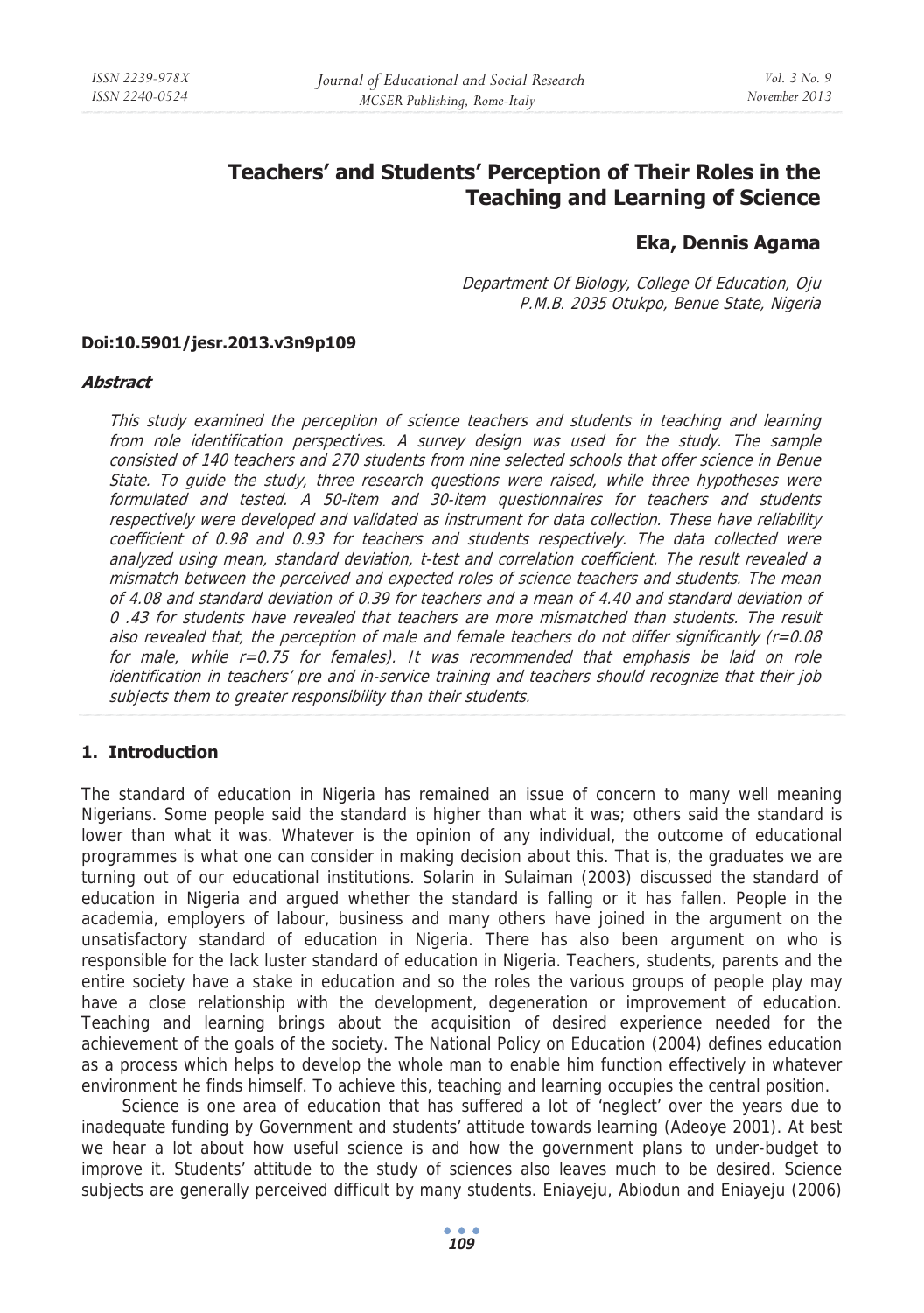asserted that science, technology and mathematics (STM) are often perceived by students as difficult courses and that the difficulties are related to the subjects themselves and the usual methods of teaching used by teachers which in most cases do not give any regard to the psychological level of children's learning. This learning problem has become the concern of science Teachers Association of Nigeria. Like Eka (2008) said, this learning problem is one of the reasons why STM teachers especially under the umbrella of science Teachers Association of Nigeria (STAN), usually come together annually to brainstorm, review as well as discuss effective methods of teaching these subjects and resources available for effective teaching and learning processes.

Teaching and learning involves both teachers and students under the auspices of a school. The teacher has a message to deliver to the students while the students have the responsibility to engage, participate and study to acquire knowledge. Teaching as viewed by many people in the society is an act of imparting knowledge on the learners. However, teaching involves much more than that. To be effective, the teaching process should involved the whole personality of the teacher, his way of life, leadership style, counseling capacity, intellectual capability, relationship with colleagues and more. According to Obilom and Ukachi (2004), teaching is the guidance of learning activities. They further stressed that teaching is a complex art and science of guiding the pupils through a variety of selected experience to bring about a worthwhile change in behaviour. To them as a science, it involves processing of a body of specialized knowledge. In support of this views Oyetunde (2004), asserted that teaching is an active, constructive process in which the teacher assumes the role of a strategic planner, making decisions about the content and appropriate instructional strategies. In teaching, the core of its professionalism is best defined and described not in terms of pay or status or qualifications, but in terms of distinctive kind of actions and judgments that professionals make (Fullan and Hargreaves, 2001).

Mangal (2007) described learning as the acquisition of habits, knowledge and attitude that represents progressive change in behaviour. Learning involves new ways of doing things. It entails a permanent change in behaviour of organisms due to experience. Change in behaviour as a result of fatigue, illness, alcohol, drugs, physical maturation etc are however not regarded as learning. Mallum and Haggai (2000) Durojaiye (2004) and Adebisi (2006), all describe learning as a permanent change in behavior due to experience.

Perception is an experience that involves the organization of objects, events or relationship leading to the process by which we interpret our sensory input. Silverman in Mangal (2007) defines perception as "an individual's" awareness aspect of behaviour; for it is the way each person processes the raw data he or she receives from the environment into a meaningful pattern". He further looked at perception in terms of process, information extractor, preparation to response, sensation, provision of organization and being highly individualized. The sequence of the process in which perception takes place is shown in the fig 1.

## **Fig. 1.** Sequence of perception



# **Source:** Quiun, Alvin, Roy and Chapman (2000).

Role is the function or position somebody has or expected to have in an organization, a society or in a relationship. Role in this context is the function teachers and students have to play in teaching and learning. According to Durojaye (2004), a role is the part that one plays in life. It is a broadly uniform pattern of behaviour which is specific to a particular position, social situation or social relation. Each role is a pattern of behaviour which is familiar to those who perform the roles. Certain roles are expected of both teachers and students. Esiobu (2000), Ada and Okwu (2001),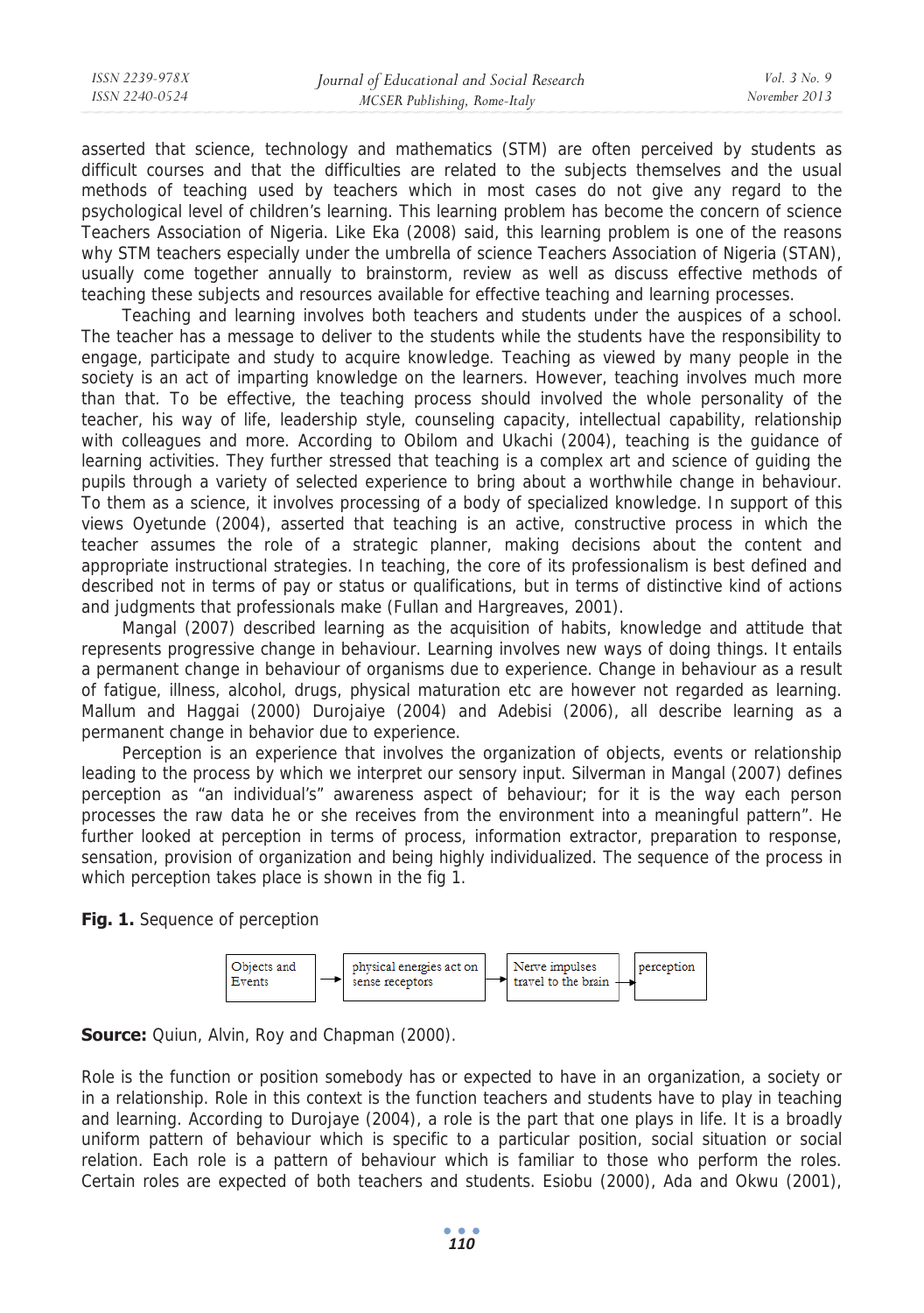Kohl (2001) Durojaije (2004), Muodumogu (2004), Oyetunde (2004), Muodumogu (2007) and Chauhan (2007) in separate publications described some roles teachers and especially science teachers and students ought to play in teaching and learning situation. The expected roles and characteristics or qualities of such roles are discussed as follows:

| <b>Teachers' Expected Roles</b> | <b>Expected Characteristics</b>         |
|---------------------------------|-----------------------------------------|
| 1. Leadership role-             | authority,                              |
|                                 | professional competence,                |
|                                 | decisiveness,                           |
|                                 | being energetic,                        |
|                                 | humility,                               |
|                                 | humour.                                 |
|                                 | imagination,                            |
|                                 | creativity,                             |
|                                 | integrity,                              |
|                                 | loyalty,                                |
|                                 | perseverance,                           |
|                                 | responsibility,                         |
|                                 | self control,                           |
|                                 | single-mindedness,                      |
|                                 | commitment to duty,                     |
|                                 | social interaction,                     |
|                                 | morally sound,                          |
|                                 | thinking etc.                           |
| 2. Tutoring Role-               | lesson selection,                       |
|                                 | presentation and evaluation of lessons, |
|                                 | use of effective communication,         |
|                                 | varied instructional methods.           |
|                                 | involvement of learners in questioning, |
|                                 | giving incentives,                      |
|                                 | understanding the learners,             |
|                                 | proper use of syllabus,                 |
|                                 | identification of process skills,       |
|                                 | selection of appropriate teaching,      |
|                                 | strategy,                               |
|                                 | improvisation of materials,             |
|                                 | friendly attitude,                      |
|                                 | proper use of instructional materials,  |
|                                 | use of skills and imagination,          |
|                                 | suspension of ego etc.                  |
| 3. Managerial Role-             | preparation of curriculum,              |
|                                 | methods of teaching,                    |
|                                 | selection of educational aims,          |
|                                 | constraints,                            |
|                                 | innovations,                            |
|                                 | evaluation,                             |
|                                 | smartness,                              |
|                                 | patience,                               |
| 4. Counselling role-            | welfare of pupils,                      |
|                                 | guidance,                               |
|                                 | supervision,                            |
|                                 |                                         |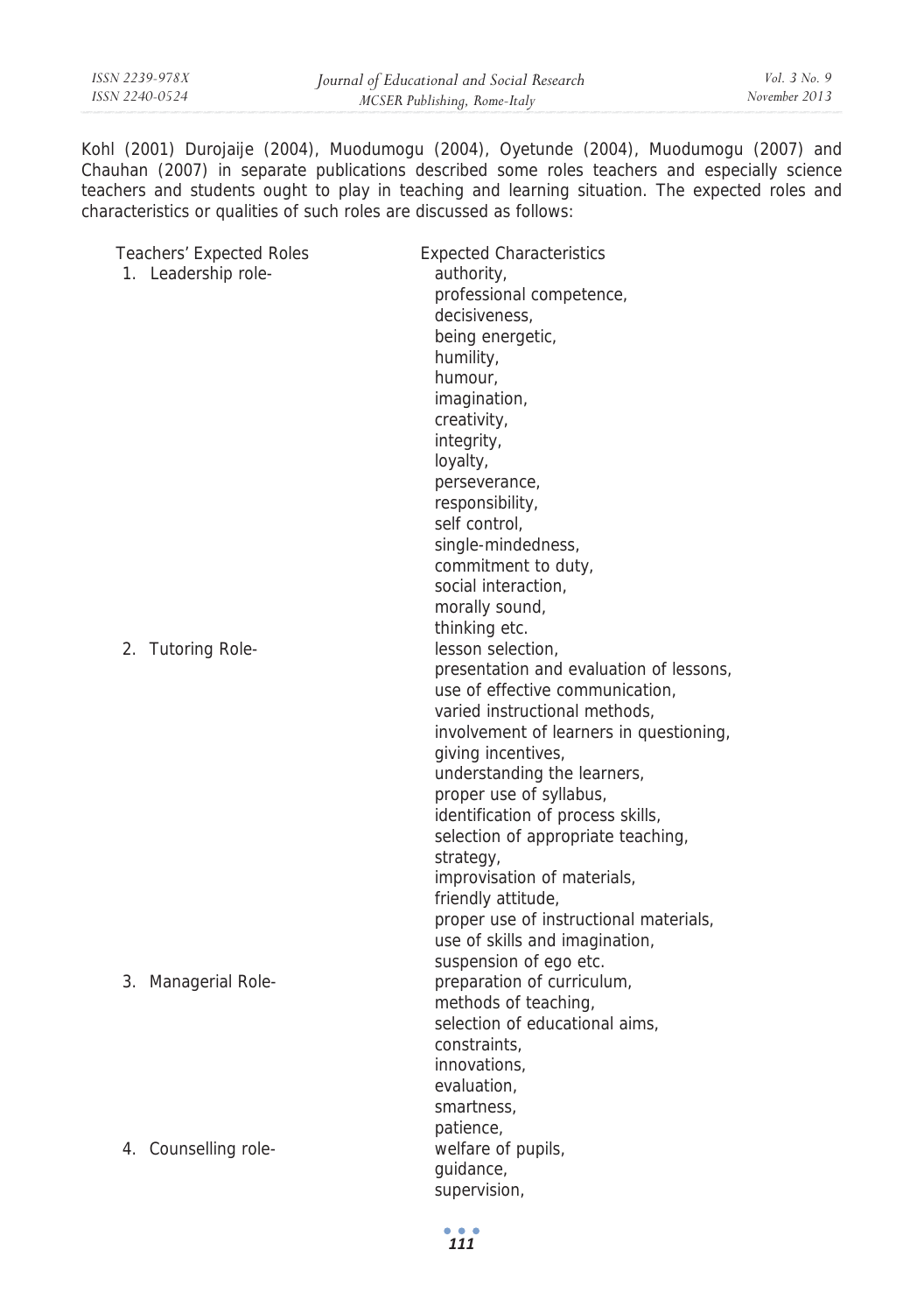source of inspiration, motivation, source of encouragement etc. 5. Team working Role- tackling of problems together, learning from one another, effort to achieve the aims of education, helping others to grow etc.

Expected Roles 0f Science Students

- 1. Showing of interest in learning,
- 2. Practice (going over lessons taught),
- 3. Participation in class activities,
- 4. Inductive reasoning,
- 5. Responsibility to learn and acquire knowledge,
- 6. Ability to comprehend and think through,
- 7. Ability to analyze learned materials,
- 8. Paying attention during lessons,
- 9. Experimentation,
- 10. Observation,
- 11. Group studying,
- 12. Reading and recall,
- 13. Learning and application of principles,
- 14. Stimulus-response learning,
- 15. Memorization of certain concept,
- 16. Ability to manipulate instruments,
- 17. Communication ability,
- 18. Resourcefulness,
- 19. Loyalty,
- 20. Obedience,
- 21. Thinking,
- 22. Respect etc.

In as much as these expected roles of science teachers and students may not be exhaustive, if these roles are adhered to, teaching and learning activities can be improved upon. In this study, these roles that are expected of science teachers and students are the main focus and the investigation was made to determine whether there is a mismatch between these expected roles and what science teachers and students actually do on the field. It is hoped that both teachers and students will be honest enough in their response to indicate the extent to which they play a particular role to enhance teaching and learning activities. This study also looks at the perception of male and female teachers with the views to determine whether there are disparities in their perception. This helps to reveal whether there is gender weakness in level of perception or not.

This research work is an investigation that will help elucidate the perception of teachers and students of their roles in teaching and learning of science. Should there be a mismatch between their perceived and expected roles, the study will clarify.

## **2. Research Questions**

The following research questions guided the study:

- 1. How do teachers perceive their roles in science teaching?
- 2. How do students perceive their roles in science learning?
- 3. To what extent is there a mismatch between the teachers' and students' perception of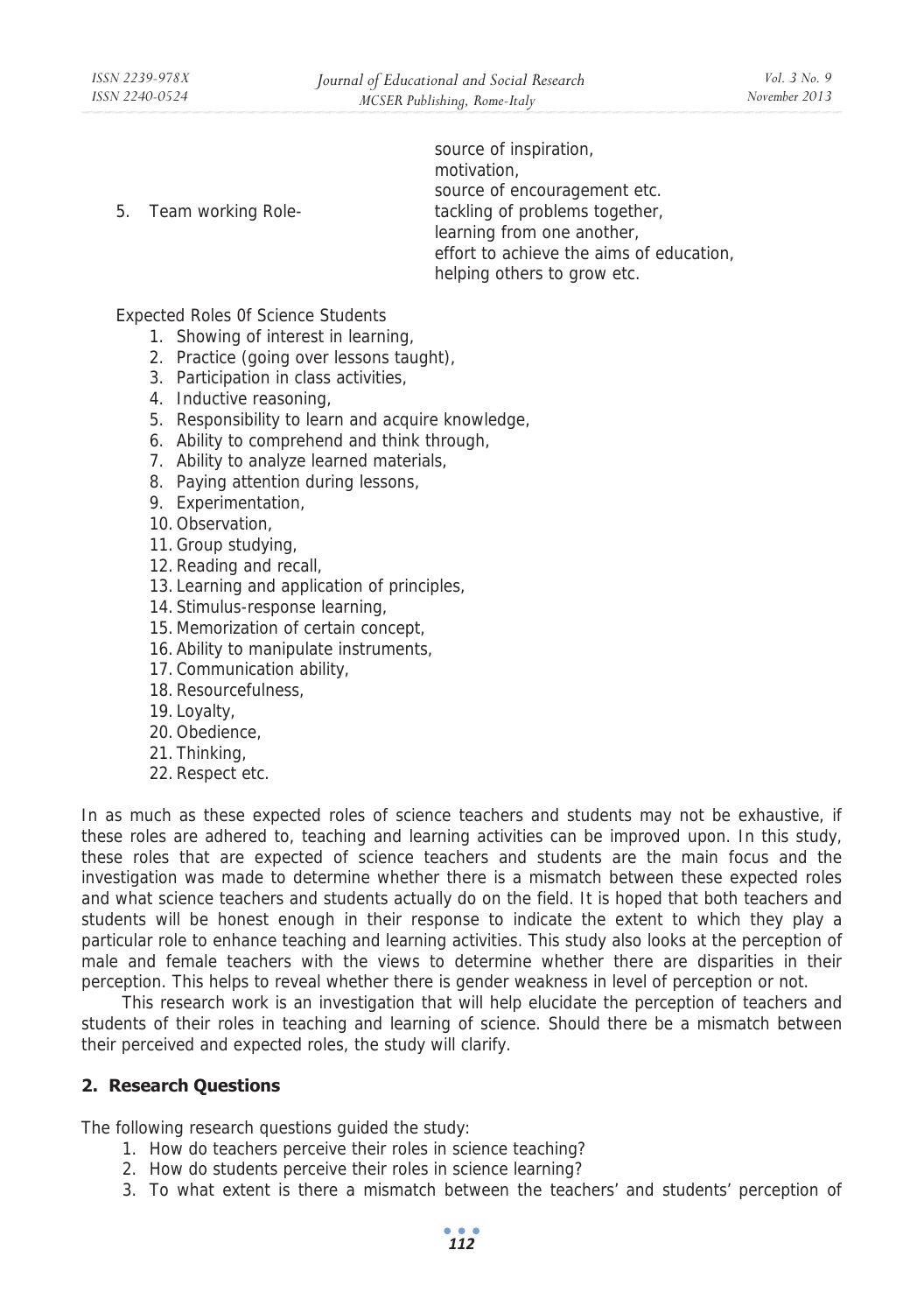their roles in science teaching and learning?

# **3. Statement of Hypotheses**

The following null hypotheses were tested at 0.05 level of significant.

- 1. There is no significant mismatch between teachers' perceived and expected roles in science teaching.
- 2. There is no significant mismatch between student's perceived and expected roles in science learning.
- 3. Perceived role of male and female science teachers do not differ significantly.

## **4. Method**

This study adopted a survey design. The design was chosen because it attempt to collect information from a number of respondents independently and it also involves gathering data about a target group from which finding obtained from the sample can be used to generalize for the entire population. Survey research is the one in which a group of people or items is studied by collecting and analyzing data from only a few people considered to be a representative of the entire population (Emaikwu 2006).

The study was carried out in Benue State of Nigeria and the population comprises all science teachers and students. A sample of 140 science teachers and 270 science students were used for the study. This brings the total sample to 410 respondents. The sampled science schools were purposively selected to take care of Government owned and privately owned schools. Science teachers were also purposively selected to take care of gender while students were selected using a random sampling technique. A five-point Likert scale questionnaires on perceived roles was developed for teachers and students respectively. The teachers' instrument was named teachers' perceived role questionnaire (TPRQ), while the students instrument was named, students perceived role questionnaire (SPRQ).

The instruments were structured questionnaires constructed and validated by three experts in science education and one other expert in measurement and evaluation. These experts were university professors and very senior lecturers drawn from Benue State University and University of Agriculture Makurdi. The instruments were pilot tested in five secondary schools that offers science and a Pearson-product moment correlation coefficient 'r' using split-half method was used to determine its reliability. Therefore, 'r' for teachers was 0.98 while, that of students was 0.93. This indicates a high level of reliability and validity. 40 teachers and 90 students were used for the pilot test.

The information from the literature review and empirical studies helped in the selection of the type of design, sampling technique, instrumentation and method of data analysis. The researcher personally visited some schools to collect data whiles four research assistants were trained and used to collect data in other schools. Mean, standard deviations and correlations were used to analyze the data. Since a five point Likert scale was used as questionnaires and because expectations are high, the mean score of expected role was rated 5.00. Any mean score of perceived role below 5.00 is considered not significant. To test for significance of values of correlation coefficient 'r' a t-test was calculated and tested at probability level of 0.05. The values obtained were then designated as calculated value of t, and was compared with critical value of t. if the t-calculated value was greater than t-critical value, the value of 'r' was said to be significant at the significance level of 0.05 and vice versa. The hypotheses as stated were then rejected or not rejected as the case may be.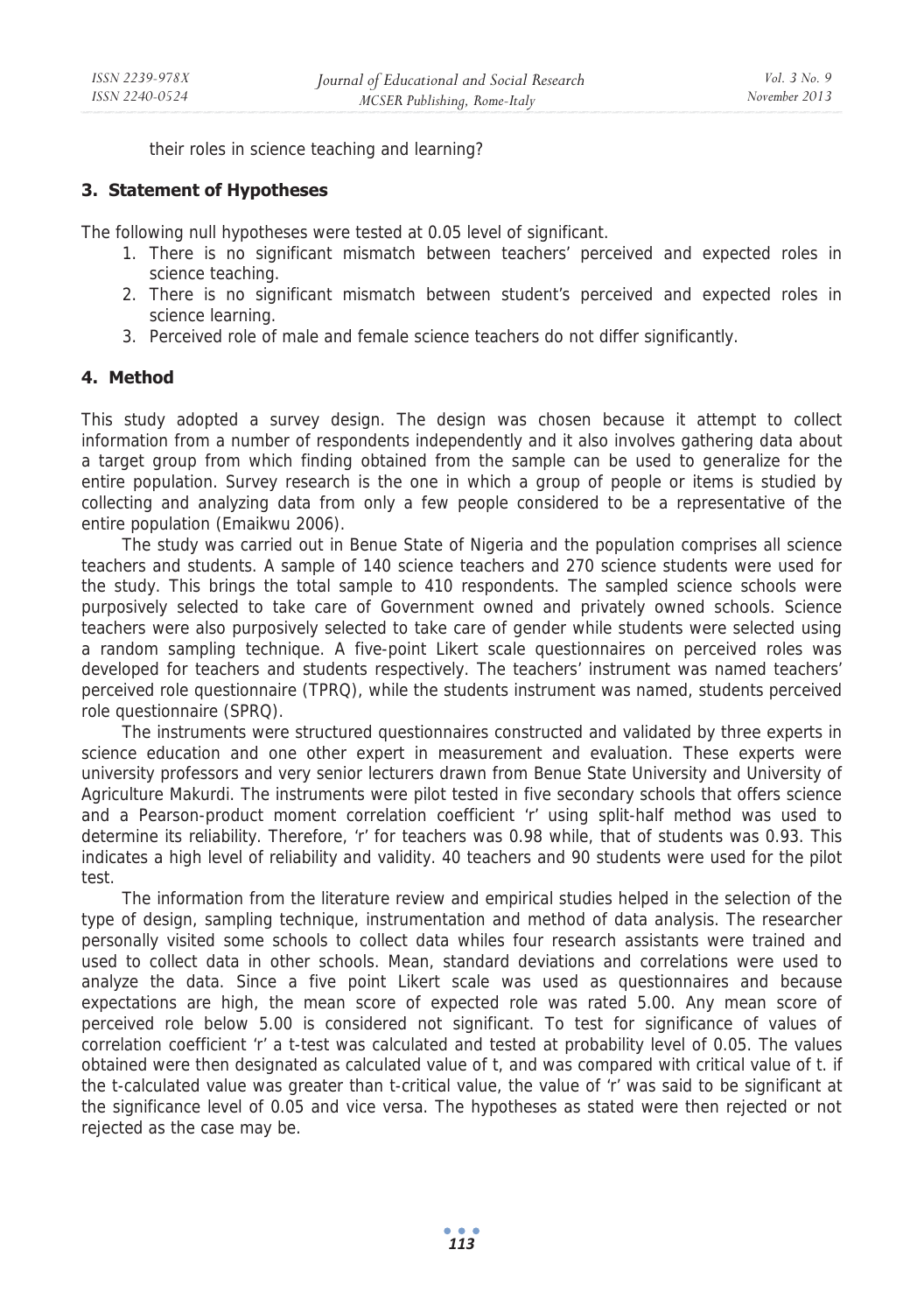# **5. Result**

The data collected and analyzed are presented in the order of research questions and hypotheses

# 5.1 Research Question One

How do teachers perceive their role in science teaching? To answer research question one, the data for the perceived role of teachers was statistically analyzed and the result is shown on table one.

|                      |     | Mean | <b>Standard Deviation</b> |
|----------------------|-----|------|---------------------------|
| Teachers' perception |     |      |                           |
| of their roles-      | 140 | 4.08 | -39                       |
| Expected role-       |     | 5.00 |                           |
|                      |     |      |                           |

N=number of respondents

Table one, shows a mean of 4.08 and a standard deviation of 0.39 which is high in terms of the population of teachers used. The mean score of perceived role (4.08) is less than the mean value of expected role which is 5.00. This shows that teachers' perception is below average.

## 5.2 Research Question Two

How do students perceive their role in science learning? The data collected for the perceived role of students was statistically analyzed and the result is shown on table two.

**Table 2.** Mean value of students' perception of their roles

|                      |     | Mean | <b>Standard Deviation</b> |
|----------------------|-----|------|---------------------------|
| Students' perception |     |      |                           |
| of their roles-      | 270 | 4.40 | 43                        |
| Expected role-       |     | 5.00 |                           |

Table two, shows a mean of 4.40 and a standard deviation of 0.43 which is also high in terms of the population of students used. The mean score of perceived role (4.40) is less than the mean score of expected role which is 5.00. This indicates that students' perception is below average.

## 5.3 Research Question Three

To what extent is there a mismatch between teachers' and students' perception of their roles in science teaching and learning? The data collected for the perceived role of teachers and students were statistically analyzed and correlated to indicate the extent of mismatch. This is shown in tables 3 and 4.

**Table 3.** Mean value of teachers' and students' perception of their roles in science teaching and learning.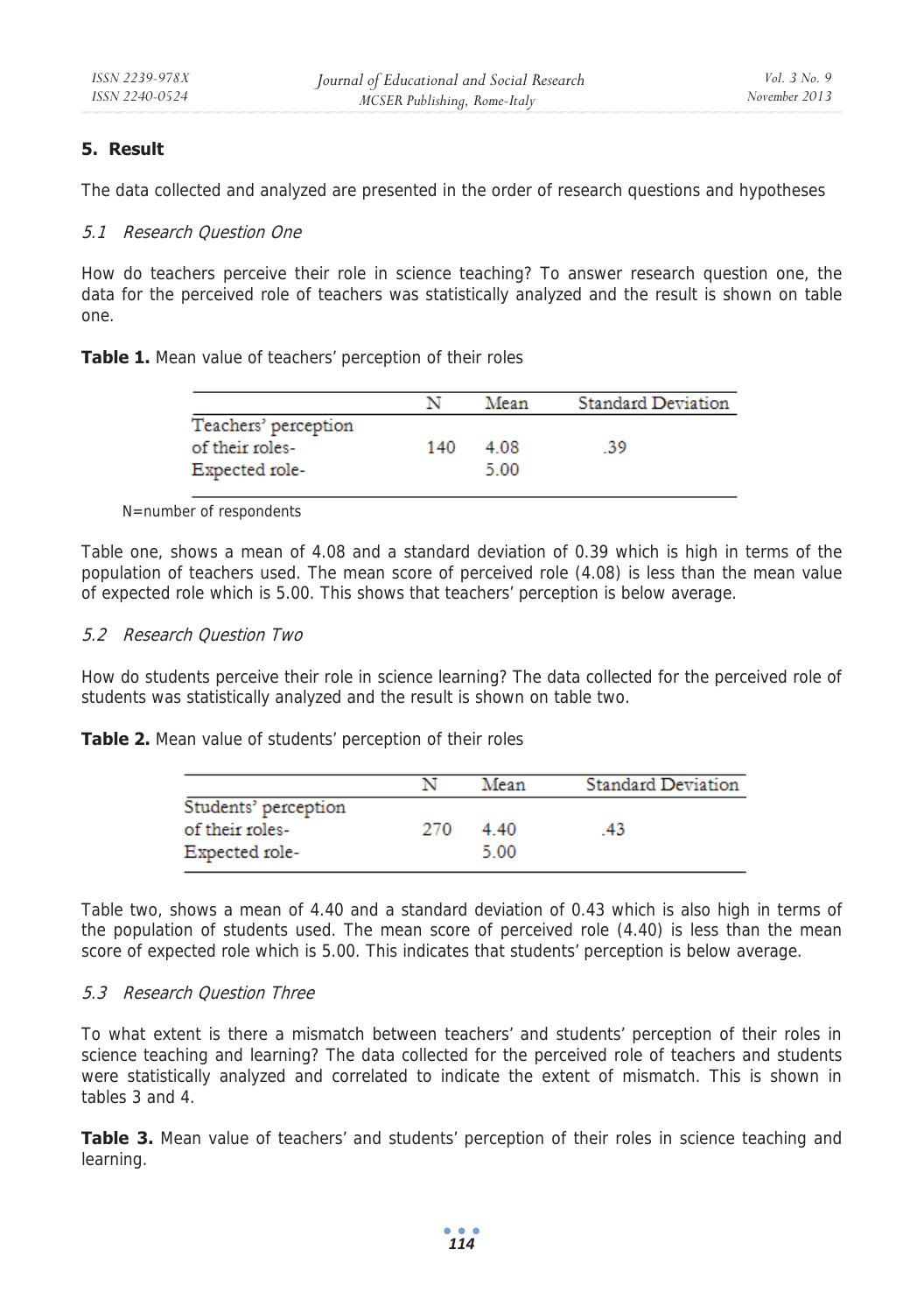|                                      | N   | Mean | <b>Students</b> |
|--------------------------------------|-----|------|-----------------|
| Deviation                            |     |      |                 |
| Teachers' perception of their roles  | 140 | 4.08 | .39             |
| Students' perception of their roles- | 270 | 4.40 | .43             |
| Expected role-                       |     | 5.00 |                 |

#### **Table 4:** correlation between teachers' and students' perceived role

|                         | Correlations                 | teachers | Students | Significance |
|-------------------------|------------------------------|----------|----------|--------------|
|                         | Teachers<br>$(N=140)$        | 1.00     | 0.04     |              |
|                         | <b>Students</b><br>$(N=270)$ |          | 1.00     | 0.82         |
| For teachers $r = 0.04$ |                              |          |          |              |

For students  $r=0.82$ 

The correlation indicates 0.04 for teachers and 0.82 for students. This shows that students' role perception is higher than that of the teachers. Teachers are therefore more mismatched in identifying their roles.

#### 5.4 Hypothesis One

There is no significant mismatch between the teachers' perceived and expected role in science teaching.

Table 5. Result of t-test analysis of teachers' perceived and expected roles.

|                      | Mean SD | ₫f | D |                              | t-cal t-crit sig. (2tail) Decision |          |
|----------------------|---------|----|---|------------------------------|------------------------------------|----------|
| Teachers' perception |         |    |   |                              |                                    |          |
| Of their roles       |         |    |   | 4.08 0.39 139 0.05 3.95 1.64 | - 00                               | Rejected |
| Expected role        | 5.00    |    |   |                              |                                    |          |

SD-standard Deviations, df=Degree of freedom,  $p=$ probability t-cal=t-calculated and t-crit=t-critical value.

The null hypothesis was tested for significance at  $p=0.05$  and the appropriate data as correlated indicates a linear relationship between the perceived and expected roles. This is perfect correlation (1.00 see table 4). It is therefore significant, and this means teachers that, knows their role could perform high in class. From table 5, the t-calculated value of 3.95 is greater than the t-critical value which is 1.64 at df=139 and p=0.05. The null hypothesis is therefore rejected.

## 5.5 Hypothesis Two

There is no significant mismatch between the students' perceived and expected roles in science learning.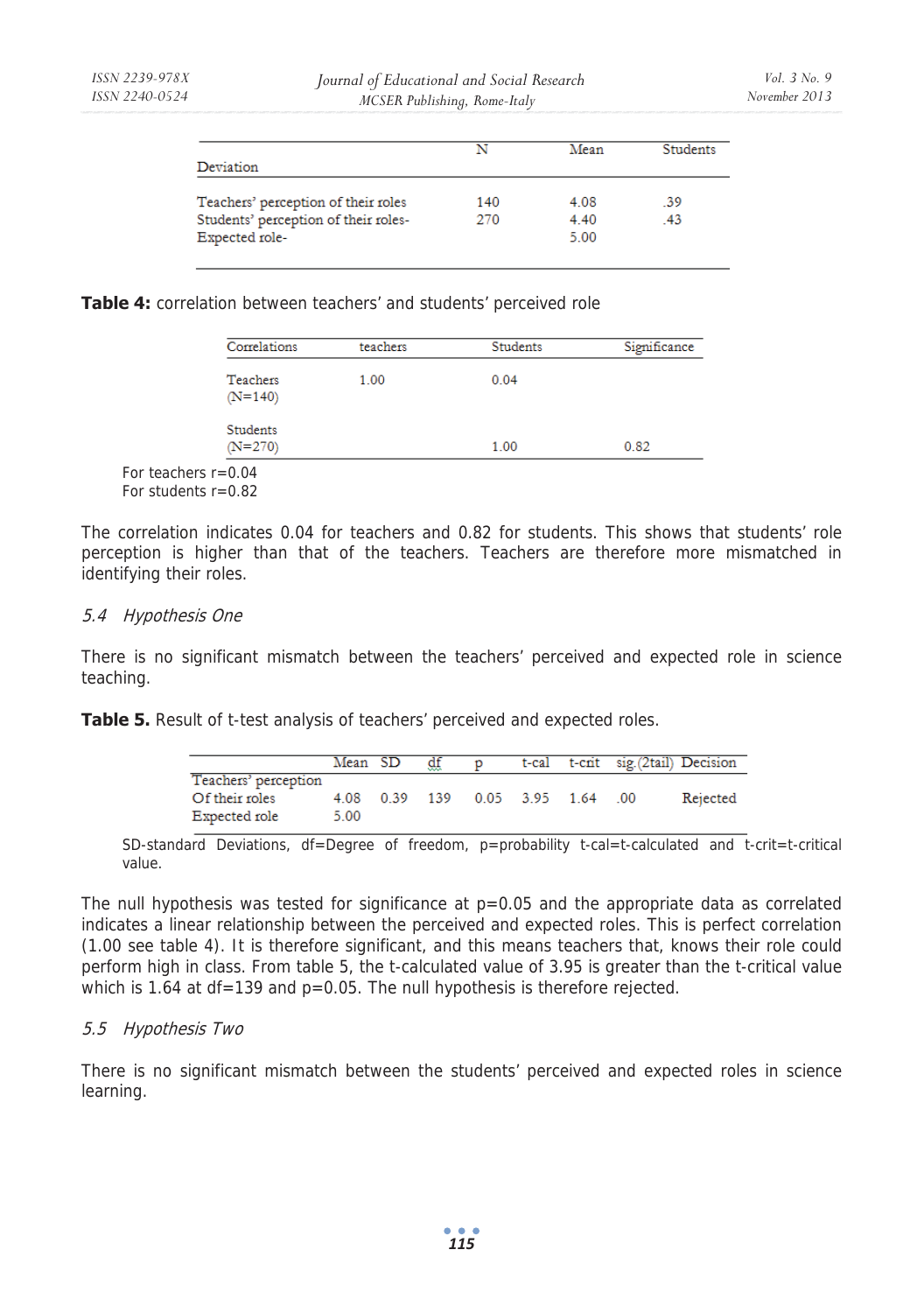Table 6. Result of t-test analysis of students' perceived and expected roles.

|                      | Mean SD | df |                              |  |      | t-cal t-crit sig.(2tail) Decision |
|----------------------|---------|----|------------------------------|--|------|-----------------------------------|
| Students' perception |         |    |                              |  |      |                                   |
| Of their roles       |         |    | 4.40 0.43 269 0.05 4.45 1.64 |  | - 00 | Rejected                          |
| Expected role        | 5.00    |    |                              |  |      |                                   |

The null hypothesis was tested for significance at p-0.05 and the appropriate data as correlated indicate a relationship between the perceived and expected roles. From the table 6, the t-calculated value of 4.45 is greater than the t-critical value of 1.64 at  $df = 269$  and  $p = 0.05$ . The null hypothesis was rejected. That is, disparities exist between the perceived and expected roles of students.

## 5.6 Hypothesis Three

Perceived role of male and female teachers do not differ significantly.

| Correlations | male  | female | S <sub>1</sub> g | Decision     |
|--------------|-------|--------|------------------|--------------|
| Male         |       |        |                  |              |
| $(N=75)$     | 1.000 | 0.08   |                  |              |
| Female       |       |        | 0.00             | not rejected |
| $(N=65)$     | 1.000 | 0.75   |                  |              |

**Table 7.** Correlation of male and female teachers' perception of their roles

 $For$ For female r=0.75

From table7, the correlation for male is 0.08 while that of female is 0.75 both of which are significant. This is because in correlation any figure that lies between 0.00 and 1.00 are significant. The result indicates a better perception on the part of female teachers but the perception, of male and female teachers are both significant. The null hypothesis is therefore not rejected. Perception does not depend on gender.

# **6. Discussion**

This study was designed to find out the perception of teachers and students in science teaching and learning. The findings have shown that disparities exist between the perceived and expected role of teachers in science teaching. This means that many science teachers are not doing exactly what they are expected to do in science teaching. This study has already revealed that teaching involves much more than classroom instruction. It involves guidance, supervision, team work, leadership, administration and more, Uhana (2007) investigated teachers' perception of the objectives of instructional supervision and discovered that teachers' perception falls below what is contained in the National Policy on education. In line with this, Heever (2001), Wally (2001) and Fullan and Hargreaves (2001) in separate publications all agreed that the decay in educational system has been accompanied by many teachers losing a sense of the distinctive kind of service they should be offering to the community.

The finding of this study has also indicated a mismatch between the perceived and expected role science students. This agrees with the work of Muodumogu (2007) who found out that teachers perceived poor comprehension strategy, lack of concentration poor memory and inadequate knowledge of language of instruction as learning problems of students. The study though has indicated some disparities between male and female teachers, it does not show that perception is gender biased. Teachers and students commitment to teaching and learning will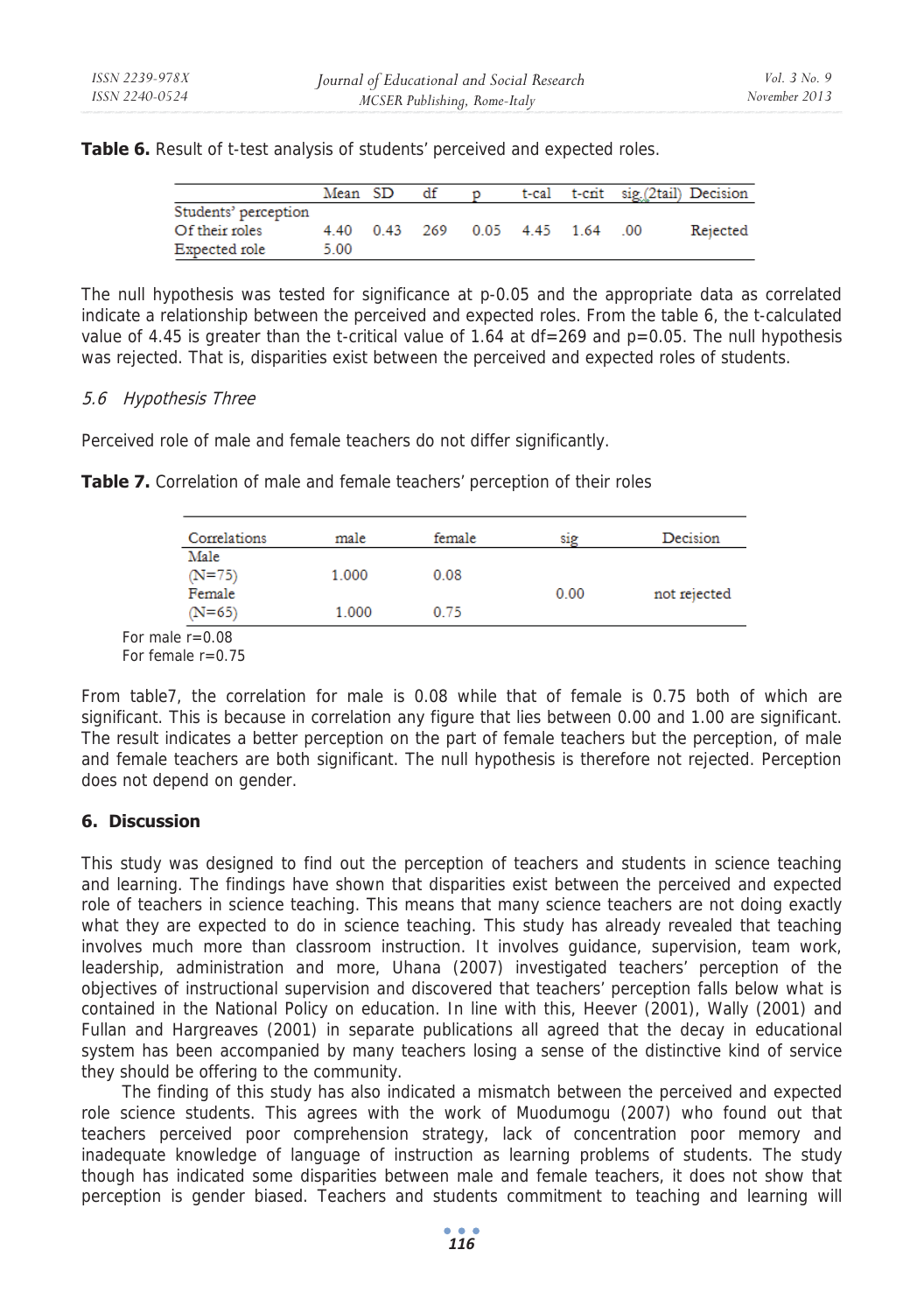continue to form basis for student's achievements.

# **7. Conclusion/Recommendations**

This study has addressed issues of teaching and learning from role identification perspectives. The result of the study has indicated disparities between science teachers' and students' perceived and expected roles. This study has therefore confirmed that wrong perception of science teachers and students of their roles is one of the causes of the continued unsatisfactory standard of education in Nigeria. The study has also revealed that there is no much difference in the perception of male and female science teachers. It is therefore recommended that:

- i. Retraining of teachers should be emphasized. This could be done through organized workshops and seminars with specific aim of training teachers on the role they are expected to play in teaching and learning situation.
- ii. Proper orientation should be conducted for the newly admitted students with emphases on how they should study to learn
- iii. Science teachers must recognize that their job is not merely an economic venture but it is much more. They must realize that they are subject to greater responsibility than their students.

# **References**

- Ada, N.A., Okmu, E.I. (2001). Teachers' awareness of the role of improvised material in science teaching. Benue State University Journal of Education 3 (1&2), 214-223.
- Adebisi, D.O. (2006). *Introduction to Psychology*. Ibdan; College Press and Publisher Ltd.
- Adeoye, J.A. (2001). Achievement level in understanding physics concepts in secondary schools in Nigeria. Journal of Research in Curriculum 1 (2), 20-22.
- Chauhan, S.S. (2007). Advanced Educational Psychology. New Delhi: Vicas Publishing House PVT Ltd.
- Durojaiye, M.O.A.(2004). A New Introduction to Educational Psychology. London: Evans brothers Ltd.
- Eka, D.A. (2008). Resources and Infrastructural Issues in Science Technology and Mathematics Education (STME) in Nigeria. In Omonu, J.B., Andu, T.A., Agashi, P.P., Musa, S.A., Ejima, S.O. & Onimisi, J.A. (Eds). Educational Reforms and the Sustainability of Standards in STME in Nigeria. Lagos: Sam Artrade.
- Emaikwu,s.o. (2006*). Fundamentals of Educational Research Methods and Statistics*. Kaduna: Deray Prints Ltd.
- Eniayeju, P.A., Abiodun, J.A & Eniayeju, A.A. (2000). An evaluation of STM resources material usage in Kano; Things are seldom what they seem. Science Teachers Association of Nigeria; 41<sup>st</sup> annual Conference Proceedings. Heinemann Educational books (Nig) Plc.
- Esiobu, G.O. (2000). Biology teachers' Awareness and level of use of Mental Analogies in teaching difficult Concepts in Biology. Science Teachers Association of Nigeria;  $41<sup>st</sup>$  Annual Conference Proceedings Heinemann Educational books (Nig) Plc.
- Federal Republic of Nigeria (2004). National Policy on Education. Abuja; Gossamer Communications.
- Fullan, M.& Hargreaves, A. (2001). The Teacher's purpose. In Adendorff, M., Gultig, J. & Mason, M. Being a teacher; Professional Challenges and Choices. Cape Town: Oxford University Press.
- Heever, R.V. (2001). Teachers want what Students Need. In Adendorff, M., Gultig, J. & Mason, M. Being a Teacher; Professional Challenges and Choices: Cape Town: Oxford University Press.
- Kohl, H. (2001). On becoming a Teacher. In Adendorff, M., Gultig, J. & Mason, M. Being a teacher; Professional Challenges and Choices. Cape Town: Oxford University Press.
- Mallum, J.O., & Haggai, M.P. (2000). *Educational Psychology Classroom Practice;* Jos: Ya-byangs publishers.
- Mangal, S.K. (2007). An Introduction to Psychology. New Delhi: Sterling Publishers Private Ltd.
- Muodumogu, C.A. (2007). Teachers perception of students learning problems; implication for reassessing teachers commitment and attitude. Journal of research in curriculum and Teaching 2 (1),83-94.
- Obilom, J.E.C., & Ukachi, R.A. (2004). Towards a professional teacher. Journal of Educational studies;